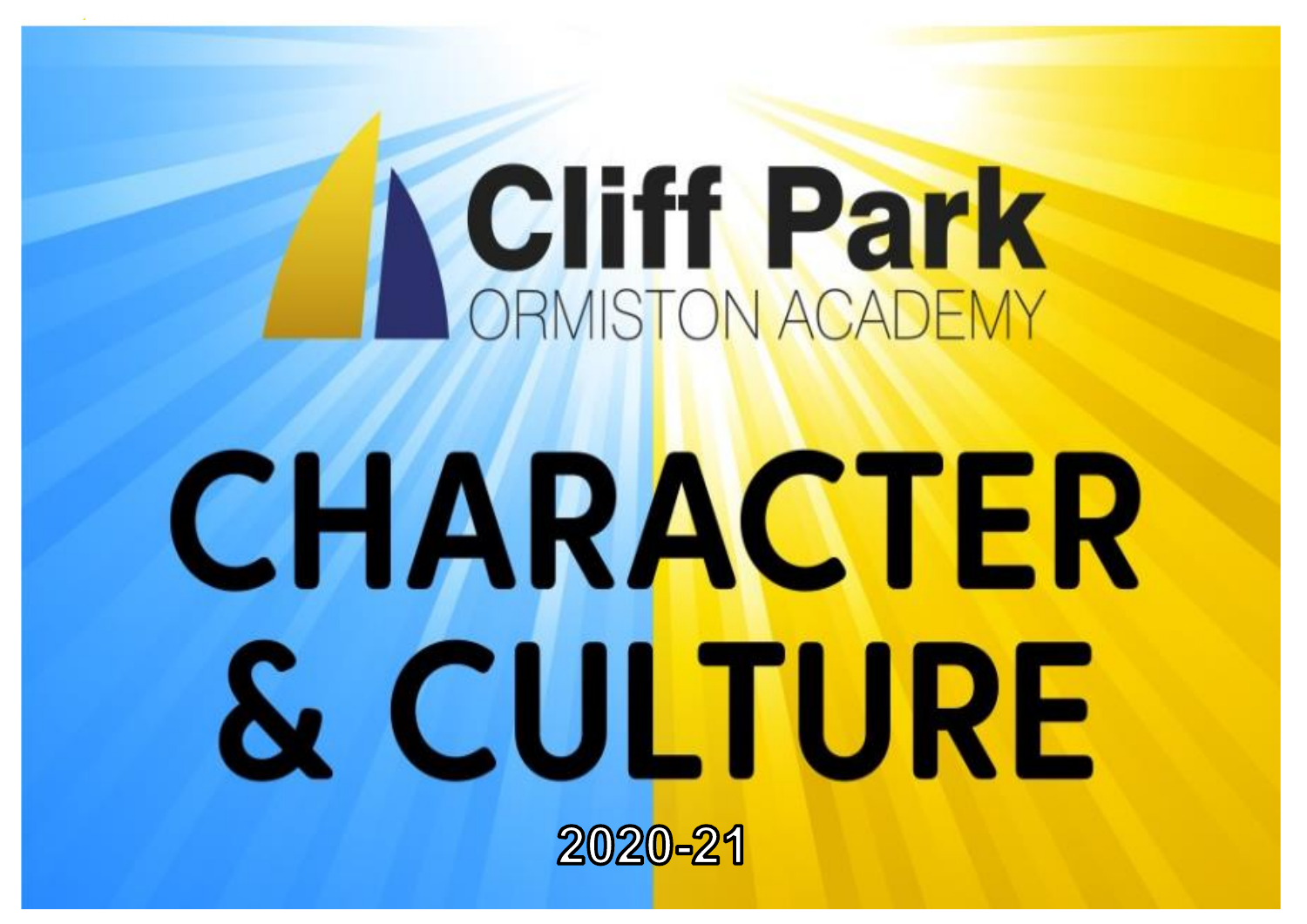

## **Cliff Park Character and Culture (CPCC) 2020-21**

| <b>YEAR 7</b>                                                     | <b>Autumn 1</b>                                                                                                                                                                                                                                                                                                                                                             | <b>Autumn 2</b>                                                                                                                                                                                                                                                                                                                                   | <b>Spring 1</b>                                                                                                                                                                                                                  | <b>Spring 2</b>                                                                                                                                                                                                                                                              | <b>Summer 1</b>                                                                                                                                                                                                                                                                                                                     | <b>Summer 2</b>                                                                                                                                                                                                                                                         |
|-------------------------------------------------------------------|-----------------------------------------------------------------------------------------------------------------------------------------------------------------------------------------------------------------------------------------------------------------------------------------------------------------------------------------------------------------------------|---------------------------------------------------------------------------------------------------------------------------------------------------------------------------------------------------------------------------------------------------------------------------------------------------------------------------------------------------|----------------------------------------------------------------------------------------------------------------------------------------------------------------------------------------------------------------------------------|------------------------------------------------------------------------------------------------------------------------------------------------------------------------------------------------------------------------------------------------------------------------------|-------------------------------------------------------------------------------------------------------------------------------------------------------------------------------------------------------------------------------------------------------------------------------------------------------------------------------------|-------------------------------------------------------------------------------------------------------------------------------------------------------------------------------------------------------------------------------------------------------------------------|
| <b>SHE</b>                                                        | <b>Health and Wellbeing</b><br><b>Transition to secondary school</b><br>7 <sup>th</sup> September - 18 <sup>th</sup> September<br>Addresses the likely anxieties of<br>transition and offers support and<br>advice. Important for the wellbeing of<br>pupils in a new environment and<br>promotes a trusting classroom.                                                     |                                                                                                                                                                                                                                                                                                                                                   | <b>Sex and Relationships</b><br><b>Rites of passage</b><br>25th January - 5th March<br>A topic that amalgamates the<br>principles of philosophy and theology<br>with wider discussions on<br>relationships and family life (RSE) | <b>Sex and Relationships</b><br><b>Rites of passage</b><br>25th January - 5th March<br>See Spring 1                                                                                                                                                                          | <b>Sex and Relationships</b><br><b>Help Me I'm Hairy</b><br>$26th$ April – $21st$ May<br>Body hair, Body changes, Male and<br>female reproductive organs, Periods<br>and sanitary protection, Hygiene,<br>Peer pressure, Emotional changes,<br>Relationships and friendships, Myths,<br>'Private Parts' erections and wet<br>dreams |                                                                                                                                                                                                                                                                         |
| <b>RE</b>                                                         |                                                                                                                                                                                                                                                                                                                                                                             | <b>Philosophy</b><br><b>What is Philosophy?</b><br>$2nd$ November – $4th$ December<br>Introduction to philosophical thought<br>and application. To form the basis of<br>deeper and more meaningful<br>discussion throughout the year.<br><b>Religion</b><br><b>What is Religion?</b><br>$7th$ December - 22 <sup>nd</sup> January<br>See Spring 1 | <b>Religion</b><br><b>What is Religion?</b><br>$7th$ December – 22 <sup>nd</sup> January<br>Opportunity to apply philosophical<br>thought to the foundations of<br>theology. What is its purpose? Is it<br>necessary?            | <b>Religion</b><br><b>Is Hinduism One Faith?</b><br>$8th$ March - 23 <sup>rd</sup> April<br>Chronologically the oldest of the<br>religions studied. Allows for acquiring<br>knowledge of theological evolution.<br>Philosophy of religion allows for<br>informed discussion. |                                                                                                                                                                                                                                                                                                                                     | <b>Religion</b><br><b>Big Story: Old Testament</b><br>$34th$ May - 16 <sup>th</sup> July<br>Chronologically, the theology that<br>underpins the Bible follows Topic 6.<br>First opportunity to apply philosophy<br>and analysis to religious text. A key<br>GCSE skill. |
| <b>EIAG</b><br>ncluding<br>ips and<br>/ents)                      | <b>Careers Education</b><br><b>Careers and Enterprise Skills</b><br>21 <sup>st</sup> September - 23 <sup>rd</sup> October<br>Promotes discussion of aspirations<br>and reinforces value of CC and work<br>ethic in early secondary. Awareness<br>of consequences of actions now, in<br>later life.<br>Introduction to START and Records of<br>Achievement - Career Pathways |                                                                                                                                                                                                                                                                                                                                                   |                                                                                                                                                                                                                                  | <b>BBC Young Reporter</b><br><b>TBC</b><br>The Great Egg Race STEM Event<br><b>TBC</b>                                                                                                                                                                                       | 'He Can, We Can' - UEA trip for<br>boys<br><b>TBC</b><br>'Women in Science' - UEA trip<br>for girls<br><b>TBC</b>                                                                                                                                                                                                                   | <b>Financial Literacy</b><br><b>Drop Down Day - TBC</b><br>Recognising your money personality<br>Value for money<br>Dealing with financial dilemmas<br><b>Careers Trip - Africa Alive!</b><br><b>TBC</b>                                                                |
| orm<br>ctivities<br>ncluding<br>ssemblies &<br>utside<br>peakers) | <b>Inspiration (SSO)</b><br>Random Acts of Kindness (ZCA)<br><b>Equality (Community APs)</b><br><b>Wellbeing Week (ZCA/AJA)</b><br>Strength (TPO)<br><b>Rewards (Community APs)</b>                                                                                                                                                                                         | <b>Motivation (TPO)</b><br>Online Safety (SSO/JJO)<br><b>Remembrance Week (TPO)</b><br><b>Compassion (NPE)</b><br>Peace & Christmas (Community APs)                                                                                                                                                                                               | <b>Resolutions (TPO)</b><br>Hope/Young Carers (AJA)<br>Reading Week (TJO)<br>Resilience (SSO)<br><b>Healthy Lifestyles (NPE)</b><br><b>Debating Competition &amp; Rewards</b><br>(TPO)                                           | <b>Careers Education (SSO)</b><br>Learning Skills (NPE)<br>SMSC (RSE/SMI)<br>Routines (TPO)<br><b>Rewards (Community APs)</b>                                                                                                                                                | Literacy (TJO)<br>Eco-Council & Environment (NPE)<br><b>VE Day Celebrations (TPO)</b><br><b>Social Media Speaker (SSO)</b><br><b>Rewards (Community APs)</b>                                                                                                                                                                        |                                                                                                                                                                                                                                                                         |

*PSHE- Personal, Social, Health and Economic CEIAG- Careers Education, Information, Advice and Guidance PRE- Philosophy, Religion and Ethics*

| <b>PSHE</b>                                                                       | <b>Health and Wellbeing</b>                                                                                                                                                                                                                                                                                                                         |                                                                                                                                                                                                                                                                                                                              | <b>Sex and Relationships</b>                                                                                                                                                                                 | <b>Sex and Relationships</b>                                                                                                                                                                                                                                        | <b>Sex and Relationships</b>                                                                                                                                                                                                                                                                    |
|-----------------------------------------------------------------------------------|-----------------------------------------------------------------------------------------------------------------------------------------------------------------------------------------------------------------------------------------------------------------------------------------------------------------------------------------------------|------------------------------------------------------------------------------------------------------------------------------------------------------------------------------------------------------------------------------------------------------------------------------------------------------------------------------|--------------------------------------------------------------------------------------------------------------------------------------------------------------------------------------------------------------|---------------------------------------------------------------------------------------------------------------------------------------------------------------------------------------------------------------------------------------------------------------------|-------------------------------------------------------------------------------------------------------------------------------------------------------------------------------------------------------------------------------------------------------------------------------------------------|
|                                                                                   | <b>Transition to secondary school</b><br>7th September - 18th September<br>Addresses the likely anxieties of<br>transition and offers support and<br>advice. Important for the wellbeing of<br>pupils in a new environment and<br>promotes a trusting classroom.                                                                                    |                                                                                                                                                                                                                                                                                                                              | <b>Rites of passage</b><br>25th January - 5th March<br>A topic that amalgamates the<br>principles of philosophy and theology<br>with wider discussions on<br>relationships and family life (RSE)             | <b>Rites of passage</b><br>25th January - 5th March<br>See Spring 1                                                                                                                                                                                                 | <b>Help Me I'm Hairy</b><br>26th April - 21st May<br>Body hair, Body changes, Male and<br>female reproductive organs, Periods<br>and sanitary protection, Hygiene,<br>Peer pressure, Emotional changes,<br>Relationships and friendships, Myths,<br>'Private Parts' erections and wet<br>dreams |
| <b>PRE</b>                                                                        |                                                                                                                                                                                                                                                                                                                                                     | <b>Philosophy</b>                                                                                                                                                                                                                                                                                                            | <b>Religion</b>                                                                                                                                                                                              | <b>Religion</b>                                                                                                                                                                                                                                                     |                                                                                                                                                                                                                                                                                                 |
|                                                                                   |                                                                                                                                                                                                                                                                                                                                                     | <b>What is Philosophy?</b><br>$2nd$ November – $4th$ December<br>Introduction to philosophical thought<br>and application. To form the basis of<br>deeper and more meaningful<br>discussion throughout the year.<br><b>Religion</b><br><b>What is Religion?</b><br>$7th$ December – 22 <sup>nd</sup> January<br>See Spring 1 | <b>What is Religion?</b><br>7 <sup>th</sup> December - 22 <sup>nd</sup> January<br>Opportunity to apply philosophical<br>thought to the foundations of<br>theology. What is its purpose? Is it<br>necessary? | <b>Is Hinduism One Faith?</b><br>8 <sup>th</sup> March - 23 <sup>rd</sup> April<br>Chronologically the oldest of the<br>religions studied. Allows for acquiring<br>knowledge of theological evolution.<br>Philosophy of religion allows for<br>informed discussion. |                                                                                                                                                                                                                                                                                                 |
| <b>CEIAG</b><br><i>(including)</i><br>trips and<br>events)                        | <b>Careers Education</b><br><b>Careers and Enterprise Skills</b><br>21st September - 23rd October<br>Promotes discussion of aspirations<br>and reinforces value of CC and work<br>ethic in early secondary. Awareness<br>of consequences of actions now, in<br>later life.<br>Introduction to START and Records of<br>Achievement - Career Pathways |                                                                                                                                                                                                                                                                                                                              |                                                                                                                                                                                                              | <b>BBC Young Reporter</b><br><b>TBC</b><br>The Great Egg Race STEM Event<br><b>TBC</b>                                                                                                                                                                              | 'He Can, We Can' - UEA trip for<br>boys<br><b>TBC</b><br>'Women in Science' - UEA trip<br>for girls<br><b>TBC</b>                                                                                                                                                                               |
| <b>Form</b><br><b>Activities</b><br><i>(including)</i><br>assemblies &<br>outside | <b>Inspiration (SSO)</b><br>Random Acts of Kindness (ZCA)<br><b>Equality (Community APs)</b><br><b>Wellbeing Week (ZCA/AJA)</b><br>Strength (TPO)<br>Rewards (Community APs)                                                                                                                                                                        | <b>Motivation (TPO)</b><br>Online Safety (SSO/JJO)<br><b>Remembrance Week (TPO)</b><br><b>Compassion (NPE)</b><br>Peace & Christmas (Community APs)                                                                                                                                                                          | <b>Resolutions (TPO)</b><br>Hope/Young Carers (AJA)<br>Reading Week (TJO)<br><b>Resilience (SSO)</b><br><b>Healthy Lifestyles (NPE)</b><br>Debating Competition & Rewards                                    | <b>Careers Education (SSO)</b><br>Learning Skills (NPE)<br>SMSC (RSE/SMI)<br>Routines (TPO)<br><b>Rewards (Community APs)</b>                                                                                                                                       | Literacy (TJO)<br><b>Eco-Council &amp; Environment (NPE)</b><br><b>VE Day Celebrations (TPO)</b><br>Social Media Speaker (SSO)<br><b>Rewards (Community APs)</b>                                                                                                                                |

**Speakers)**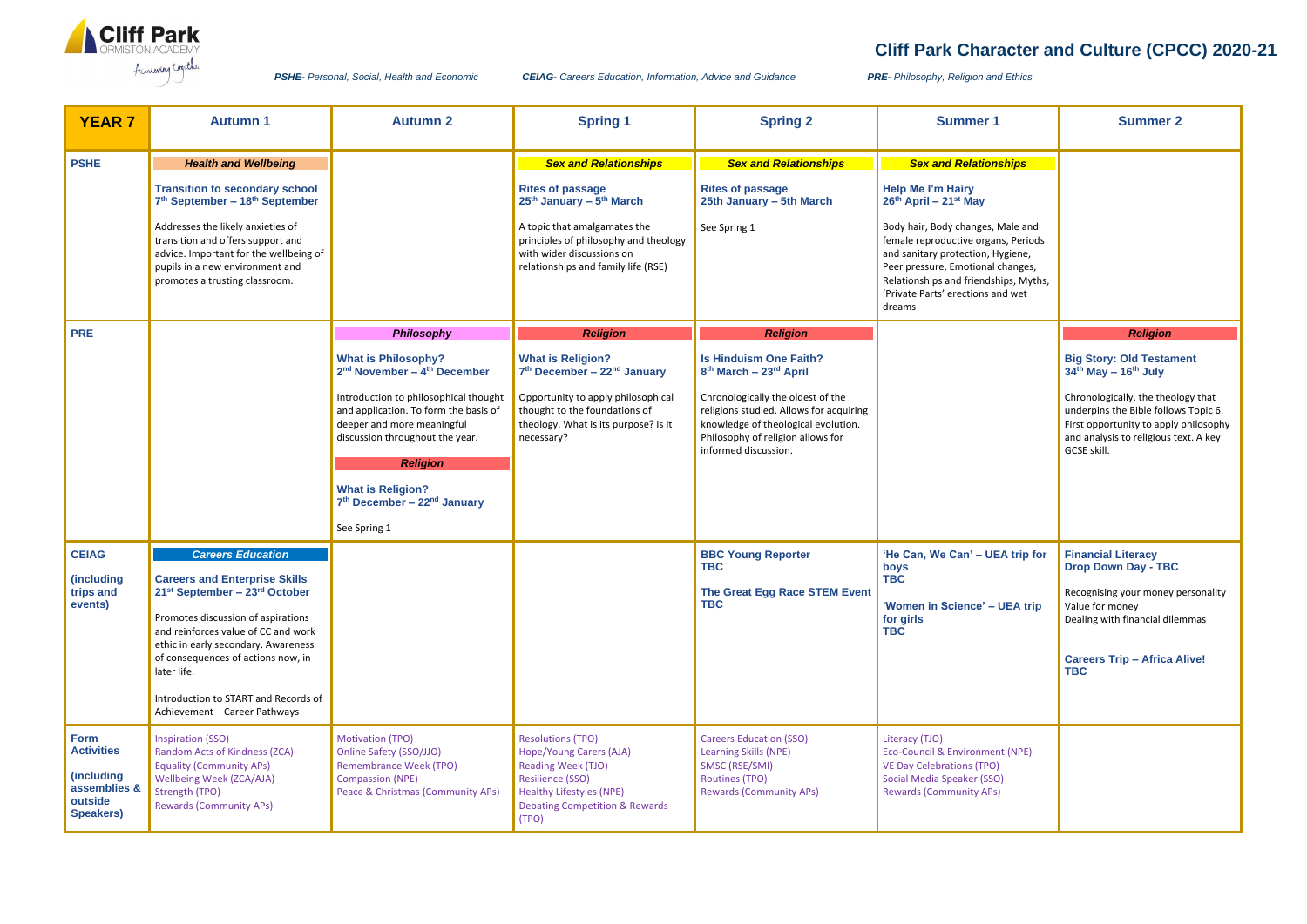

| <b>YEAR 8</b>                                                                                 | <b>Autumn 1</b>                                                                                                                                                                                                                                         | <b>Autumn 2</b>                                                                                                                                                                                                                                                  | <b>Spring 1</b>                                                                                                                                                                                                                                                           | <b>Spring 2</b>                                                                                                                                                                                                                                                  | <b>Summer 1</b>                                                                                                                                                                                                                                                              | <b>Summer 2</b>                                                                                                                                                                                                                                                                                   |
|-----------------------------------------------------------------------------------------------|---------------------------------------------------------------------------------------------------------------------------------------------------------------------------------------------------------------------------------------------------------|------------------------------------------------------------------------------------------------------------------------------------------------------------------------------------------------------------------------------------------------------------------|---------------------------------------------------------------------------------------------------------------------------------------------------------------------------------------------------------------------------------------------------------------------------|------------------------------------------------------------------------------------------------------------------------------------------------------------------------------------------------------------------------------------------------------------------|------------------------------------------------------------------------------------------------------------------------------------------------------------------------------------------------------------------------------------------------------------------------------|---------------------------------------------------------------------------------------------------------------------------------------------------------------------------------------------------------------------------------------------------------------------------------------------------|
| <b>PSHE</b>                                                                                   | <b>Health and Wellbeing</b><br>The Web We Want<br>$7th$ September – $2nd$ October<br>Mobile phone/device usage<br>widespread. 13 is the age of consent<br>for many social media platforms,<br>important to inform on risk and<br>support mental health. | <b>Health and Wellbeing</b><br><b>Drugs and Alcohol</b><br>16th November - 4th December<br>Student survey in 2019 highlighted<br>increased alcohol consumption in<br>13/14-year olds. The topic is to<br>increase awareness and reduce the<br>trends identified. | <b>Health and Wellbeing</b><br><b>Notes To Self</b><br>$7th$ December – 15 <sup>th</sup> January<br>Student survey in 2019 highlighted<br>increased alcohol consumption in<br>13/14-year olds. The topic is to<br>increase awareness and reduce the<br>trends identified. | <b>British Values</b><br><b>Social Cohesion Project</b><br>1st March - 23rd April<br>Based on a pilot scheme trialled last<br>year. Survey results showed a positive<br>change in attitudes particularly in the<br>young. Compliments knowledge of<br>religions. |                                                                                                                                                                                                                                                                              | <b>Health and Wellbeing</b><br><b>Keeping Safe &amp; Intro to First Aid</b><br>$14th$ June – $16th$ July<br>Student surveys show an increase in<br>independence given by this age.<br>Informs of the risks of being out, road<br>safety, grooming etc. CPR is deemed<br>most appropriate from 13. |
| <b>PRE</b>                                                                                    | <b>Religion</b><br><b>Judaism</b><br>5 <sup>th</sup> October - 13 <sup>th</sup> November<br>Chronological. Builds from Topic 8 of<br>Year 7. Allows deeper understanding<br>of the religion based on the wider<br>context of the scripture.             | <b>Religion</b><br><b>Judaism</b><br>5 <sup>th</sup> October - 13 <sup>th</sup> November<br>Chronological. Builds from Topic 8 of<br>Year 7. Allows deeper understanding<br>of the religion based on the wider<br>context of the scripture.                      | <b>Religion</b><br><b>Is Buddhism a Religion?</b><br>18th January - 26th February<br>Chronological. Allows for the explicit<br>application and recap of knowledge<br>from topic 4 of Year 7 to a new<br>religion.                                                         |                                                                                                                                                                                                                                                                  | <b>Religion</b><br><b>Big Story: New Testament</b><br>26th April - 11th June<br>Chronological. Builds on Topic 8 of<br>Year 7 and Topic 2 of Year 8. Allows<br>for comparison and reflection.<br>Develops skills and lays foundation<br>for study of Christianity in Year 9. | <b>Careers Education</b><br><b>Work Shadowing Preparation</b><br>Discussion and activities exploring<br>work place etiquette and placement<br>research.                                                                                                                                           |
| <b>CEIAG</b><br>(including<br>trips and<br>events)                                            | <b>START - Career Pathways</b><br>$7th$ September – $2nd$ October<br>Introduction to Records of<br>Achievement                                                                                                                                          | <b>Healthy Lifestyle Champions</b><br><b>London trip</b><br><b>TBC</b><br>'Ever Wondered?' UEA visit<br><b>TBC</b>                                                                                                                                               | <b>Young Enterprise Business</b><br>Programme<br><b>TBC</b>                                                                                                                                                                                                               | <b>Arts Engagement Programme</b><br><b>TBC</b><br><b>BBC Young Reporter</b><br><b>TBC</b><br>The Great Egg Race STEM Event<br><b>TBC</b>                                                                                                                         | 'ICANBE' UEA visit<br><b>TBC</b>                                                                                                                                                                                                                                             | <b>Careers trip - Africa Alive!</b><br><b>TBC</b><br><b>Work Shadowing Day</b><br><b>TBC</b>                                                                                                                                                                                                      |
| <b>Form</b><br><b>Activities</b><br>(including<br>assemblies &<br>outside<br><b>Speakers)</b> | Inspiration (SSO)<br>Random Acts of Kindness (ZCA)<br><b>Equality (Community APs)</b><br>Wellbeing Week (ZCA/AJA)<br>Strength (TPO)<br>Rewards (Community APs)                                                                                          | Motivation (TPO)<br>Online Safety (SSO/JJO)<br>Remembrance Week (TPO)<br>Compassion (NPE)<br>Peace & Christmas (Community APs)                                                                                                                                   | Resolutions (TPO)<br>Hope/Young Carers (AJA)<br>Reading Week (TJO)<br>Resilience (SSO)<br>Healthy Lifestyles (NPE)<br>Debating Competition & Rewards<br>(TPO)                                                                                                             | Careers Education (SSO)<br>Learning Skills (NPE)<br>SMSC (RSE/SMI)<br>Routines (TPO)<br>Rewards (Community APs)<br><b>NCFC Community Sports Foundation</b><br>workshops (identified students)                                                                    | Literacy (TJO)<br>Eco-Council & Environment (NPE)<br>VE Day Celebrations (TPO)<br>Social Media Speaker (SSO)<br>Rewards (Community APs)<br><b>NCFC Community Sports Foundation</b><br>workshops (identified students)                                                        |                                                                                                                                                                                                                                                                                                   |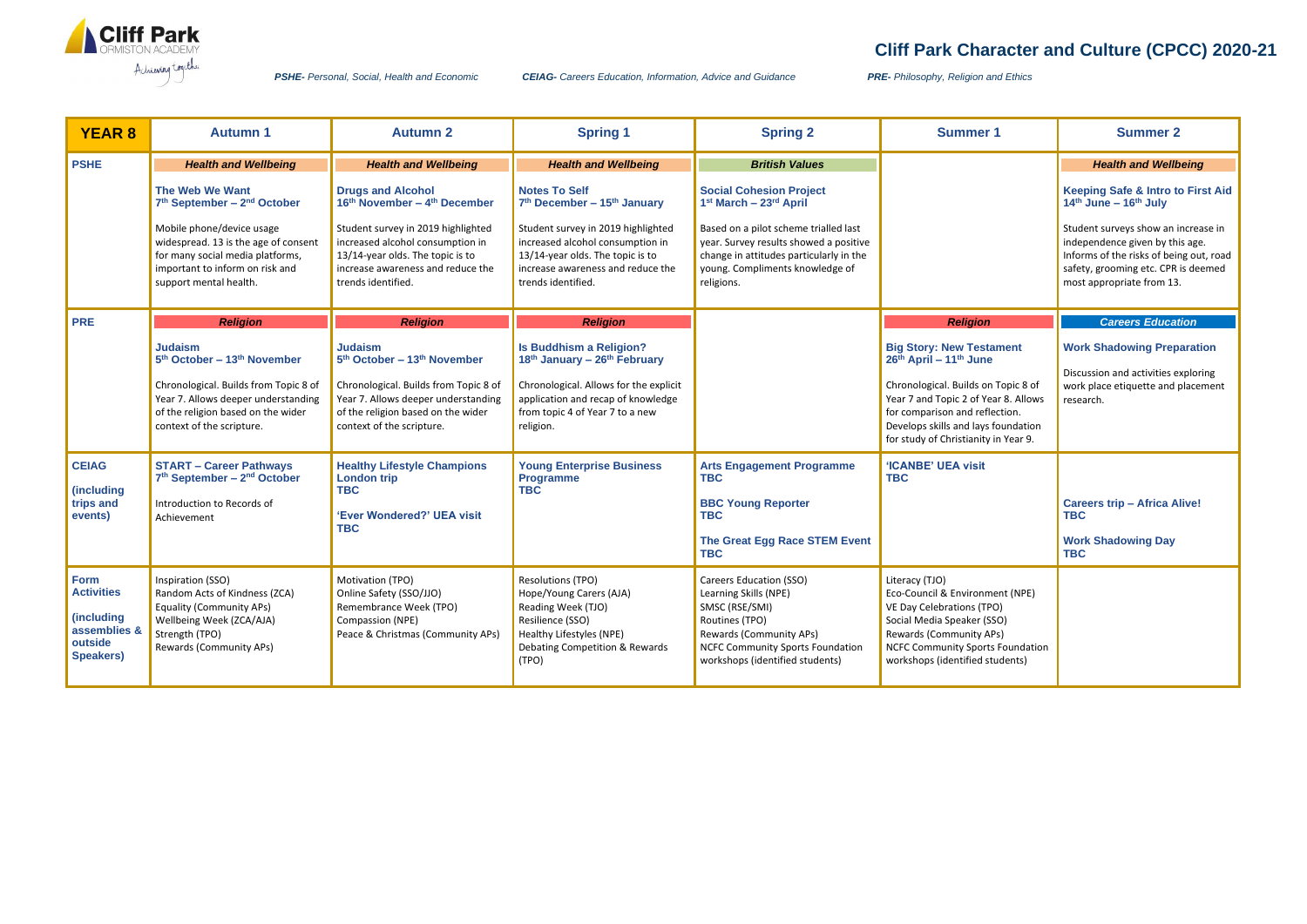- 
- 



| <b>YEAR 9</b>                                                                                 | <b>Autumn 1</b>                                                                                                                                                                                          | <b>Autumn 2</b>                                                                                                                                                                                                                                                                                                               | <b>Spring 1</b>                                                                                                                                                                                                                                                                                                                                                                                                                                                                                                                                 | <b>Spring 2</b>                                                                                                                                                                                                                                                           | <b>Summer 1</b>                                                                                                                                                                                                                                                                     | <b>Summer 2</b>                                                                                                                                                                                                                                                    |  |
|-----------------------------------------------------------------------------------------------|----------------------------------------------------------------------------------------------------------------------------------------------------------------------------------------------------------|-------------------------------------------------------------------------------------------------------------------------------------------------------------------------------------------------------------------------------------------------------------------------------------------------------------------------------|-------------------------------------------------------------------------------------------------------------------------------------------------------------------------------------------------------------------------------------------------------------------------------------------------------------------------------------------------------------------------------------------------------------------------------------------------------------------------------------------------------------------------------------------------|---------------------------------------------------------------------------------------------------------------------------------------------------------------------------------------------------------------------------------------------------------------------------|-------------------------------------------------------------------------------------------------------------------------------------------------------------------------------------------------------------------------------------------------------------------------------------|--------------------------------------------------------------------------------------------------------------------------------------------------------------------------------------------------------------------------------------------------------------------|--|
| <b>PSHE</b>                                                                                   | <b>Health and Wellbeing</b>                                                                                                                                                                              |                                                                                                                                                                                                                                                                                                                               | <b>British Values</b>                                                                                                                                                                                                                                                                                                                                                                                                                                                                                                                           | <b>British Values</b>                                                                                                                                                                                                                                                     | <b>Sex and Relationships</b>                                                                                                                                                                                                                                                        | <b>Sex and Relationships</b>                                                                                                                                                                                                                                       |  |
| (1 lesson a<br>fortnight)                                                                     | <b>Body Image</b><br>7th September - 23rd October                                                                                                                                                        |                                                                                                                                                                                                                                                                                                                               | <b>First Give Social Action Project</b><br>30th November - 23rd April                                                                                                                                                                                                                                                                                                                                                                                                                                                                           | <b>First Give Social Action Project</b><br>30th November - 23rd April                                                                                                                                                                                                     | Tell Me More - RSE<br>$26th$ April – 16 <sup>th</sup> July                                                                                                                                                                                                                          | <b>Tell Me More - RSE</b><br>26th April - 16th July                                                                                                                                                                                                                |  |
|                                                                                               | Appropriate at a stage in their lives,<br>with increased social media use and<br>growing interest in celebrity culture.<br>Confronts mental and physical<br>wellbeing affected by body<br>consciousness. |                                                                                                                                                                                                                                                                                                                               | Promotes oracy, literacy, project<br>management, teamwork and social<br>action. Compliments English. Relies<br>on the maturity and the awareness of<br>community that should have<br>developed by this stage of term.                                                                                                                                                                                                                                                                                                                           | Promotes oracy, literacy, project<br>management, teamwork and social<br>action. Compliments English. Relies<br>on the maturity and the awareness of<br>community that should have<br>developed by this stage of term.                                                     | Trends in sexual behaviour among<br>young people and local teenage<br>pregnancy statistics inform the<br>sequencing of this topic prior to<br>summer holidays. Topic to include<br>condom demonstrations and other<br>contraceptive guidance. Builds on<br>Year 7.                  | Trends in sexual behaviour among<br>young people and local teenage<br>pregnancy statistics inform the<br>sequencing of this topic prior to<br>summer holidays. Topic to include<br>condom demonstrations and other<br>contraceptive guidance. Builds on<br>Year 7. |  |
| <b>PRE</b>                                                                                    |                                                                                                                                                                                                          | <b>Ethics</b>                                                                                                                                                                                                                                                                                                                 |                                                                                                                                                                                                                                                                                                                                                                                                                                                                                                                                                 | <b>Religion</b>                                                                                                                                                                                                                                                           |                                                                                                                                                                                                                                                                                     | <b>Religion</b>                                                                                                                                                                                                                                                    |  |
| (2 lessons a<br>fortnight)                                                                    | Relationships and Families (7th September – 18th December)<br><b>GCSE Thematic Study</b>                                                                                                                 |                                                                                                                                                                                                                                                                                                                               | <b>Beliefs and Teachings</b>                                                                                                                                                                                                                                                                                                                                                                                                                                                                                                                    | Christianity (4 <sup>th</sup> January – 2 <sup>nd</sup> April)                                                                                                                                                                                                            |                                                                                                                                                                                                                                                                                     | Religion, Crime and Punishment (26th April - 16th July)<br><b>GCSE Thematic Study</b>                                                                                                                                                                              |  |
|                                                                                               | Developing students' understanding of ethical issues concerning marriage,<br>divorce, families, gender equality, sexual relationships and sexuality.                                                     |                                                                                                                                                                                                                                                                                                                               | We study Beliefs and teachings first as these are the ideas that underpin<br>religious practices, leading to an opportunity to review beliefs during practices<br>modules and to have laid foundation of knowledge to better understand the<br>meaning of religious practices when we teach those later in the course.<br>The Christianity Beliefs and teachings module includes learning about the<br>nature of God, beliefs about creation, the incarnation, crucifixion and<br>resurrection of Jesus, heaven and hell and sin and salvation. |                                                                                                                                                                                                                                                                           | An engaging topic which will once again highlight the relevance to student<br>lives.<br>Crime and punishment includes learning about the causes of crime, aims of<br>punishment, attitudes to suffering, treatment of criminals, forgiveness and<br>attitudes to the death penalty. |                                                                                                                                                                                                                                                                    |  |
| <b>CEIAG</b><br>(1 lesson a<br>fortnight)<br><i>(including</i><br>trips and<br>events)        |                                                                                                                                                                                                          | <b>Careers Education</b><br><b>Career Pathways</b><br>$2nd$ November – $27th$ November<br>Informs and advises on the GCSE<br>process prior to making choices.<br>Looks at aspirations and<br>requirements for future study.<br><b>Careers Fair and Options Fair</b><br><b>TBC</b><br><b>NEACO/UEA Workshops</b><br><b>TBC</b> | <b>Insight into Industry Talks</b><br><b>Across this term</b>                                                                                                                                                                                                                                                                                                                                                                                                                                                                                   | <b>Norfolk Skills &amp; career Festival</b><br><b>TBC</b><br><b>Scottish Power Trip</b><br><b>TBC</b><br><b>Dr Faustus Performance &amp;</b><br><b>Workshop</b><br><b>TBC</b><br><b>Stemtacular event at UEA</b><br><b>TBC</b><br><b>BBC Young Reporter</b><br><b>TBC</b> | <b>Insight into Industry Talk</b><br><b>Across this term</b><br><b>Worldwise Geography Quiz</b><br><b>TBC</b><br><b>STEM Careers - Uni of Suffolk</b><br><b>TBC</b><br><b>Rock Assembly - Careers Fair</b><br><b>TBC</b>                                                            | <b>Insight into Industry Talk</b><br><b>Across this term</b>                                                                                                                                                                                                       |  |
| <b>Form</b><br><b>Activities</b><br>(including<br>assemblies &<br>outside<br><b>Speakers)</b> | Inspiration (SSO)<br>Random Acts of Kindness (ZCA)<br><b>Equality (Community APs)</b><br>Wellbeing Week (ZCA/AJA)<br>Strength (TPO)<br>Rewards (Community APs)                                           | Motivation (TPO)<br>Online Safety (SSO/JJO)<br>Remembrance Week (TPO)<br>Compassion (NPE)<br>Peace & Christmas (Community APs)                                                                                                                                                                                                | Resolutions (TPO)<br>Hope/Young Carers (AJA)<br>Reading Week (TJO)<br>Resilience (SSO)<br>Healthy Lifestyles (NPE)<br>Debating Comp & Rewards (TPO)                                                                                                                                                                                                                                                                                                                                                                                             | Careers Education (SSO)<br>Learning Skills (NPE)<br>SMSC (RSE/SMI)<br>Routines (TPO)<br>Rewards (Community APs)                                                                                                                                                           | Literacy (TJO)<br>Eco-Council & Environment (NPE)<br>VE Day Celebrations (TPO)<br>Social Media Speaker (SSO)<br>Rewards (Community APs)<br><b>NCFC Community Sports Foundation</b><br>workshops (identified students)                                                               |                                                                                                                                                                                                                                                                    |  |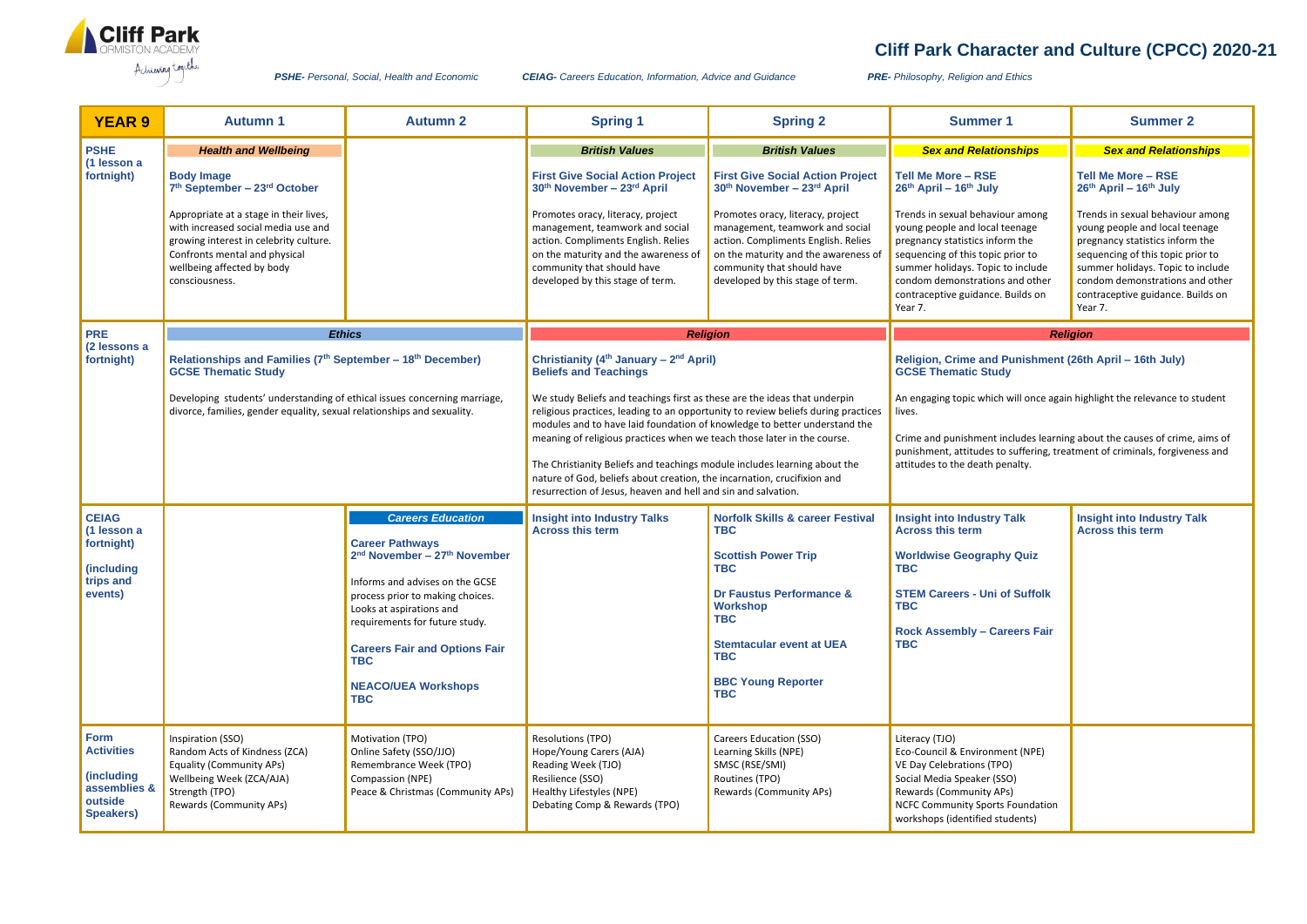

|  | <b>PRE-</b> Philosophy, Religior |  |
|--|----------------------------------|--|
|--|----------------------------------|--|

| <b>YEAR 10</b>                                                                         | <b>Autumn 1</b>                                                                                                                                                                                                      | <b>Autumn 2</b>                                                                                                                                                                                                                             | <b>Spring 1</b>                                                                                                                                                                                                                                                                            | <b>Spring 2</b>                                                                                                                                                                                                                                                                                                      | <b>Summer 1</b>                                                                                                                                                                                             | <b>Summer 2</b>                                                                      |
|----------------------------------------------------------------------------------------|----------------------------------------------------------------------------------------------------------------------------------------------------------------------------------------------------------------------|---------------------------------------------------------------------------------------------------------------------------------------------------------------------------------------------------------------------------------------------|--------------------------------------------------------------------------------------------------------------------------------------------------------------------------------------------------------------------------------------------------------------------------------------------|----------------------------------------------------------------------------------------------------------------------------------------------------------------------------------------------------------------------------------------------------------------------------------------------------------------------|-------------------------------------------------------------------------------------------------------------------------------------------------------------------------------------------------------------|--------------------------------------------------------------------------------------|
| <b>PSHE</b>                                                                            | <b>Health and Wellbeing</b>                                                                                                                                                                                          | <b>Sex and Relationships</b>                                                                                                                                                                                                                | <b>Sex and Relationships</b>                                                                                                                                                                                                                                                               | <b>Economic Wellbeing</b>                                                                                                                                                                                                                                                                                            | <b>Sex and Relationships</b>                                                                                                                                                                                |                                                                                      |
|                                                                                        | <b>Health Matters</b><br>7 <sup>th</sup> September - 16 <sup>th</sup> October                                                                                                                                        | <b>Pregnancy, Parenthood &amp; Family</b><br>30th November - 12th February                                                                                                                                                                  | <b>Pregnancy, Parenthood &amp; Family</b><br>30th November - 12th February                                                                                                                                                                                                                 | <b>Finance and Gambling</b><br>$22nd March - 7th May$                                                                                                                                                                                                                                                                | <b>Snagged</b><br>$10^{th}$ May - $18^{th}$ June                                                                                                                                                            |                                                                                      |
|                                                                                        | Informs and supports on mental<br>health at the beginning of academic<br>year. Covers issues such as self-<br>examination and cancer, as per RSHE<br>guidance and at a mature age to<br>appreciate the significance. | Building on Topic 3 of Year 9. Year 9<br>focussed on sexual health, this gives<br>practical guidance on the risks and<br>challenges of pregnancy, parenthood,<br>and healthy family relationships. Looks<br>at religious perspective also.  | Building on Topic 3 of Year 9. Year 9<br>focussed on sexual health, this gives<br>practical guidance on the risks and<br>challenges of pregnancy, parenthood,<br>and healthy family relationships. Looks<br>at religious perspective also.                                                 | Builds on financial education<br>received in previous years, but<br>focusses more on pay, taxes and<br>responsible spending. At this stage<br>many will have jobs and will soon<br>be dealing with finance much more.                                                                                                | Covers several topics and focusses on<br>the risk assessment skills developed<br>over 3 years of CC education. Recaps<br>prior learning, and assesses pupils<br>understanding of action and<br>consequence. |                                                                                      |
| <b>PRE</b>                                                                             |                                                                                                                                                                                                                      | <b>Religion</b><br><b>Islam and Christianity</b><br>19th October - 27th November                                                                                                                                                            |                                                                                                                                                                                                                                                                                            | <b>Religion</b><br><b>Religious Ethics</b><br>22 <sup>nd</sup> February - 19 <sup>th</sup> March                                                                                                                                                                                                                     |                                                                                                                                                                                                             |                                                                                      |
|                                                                                        |                                                                                                                                                                                                                      | Addresses legacy curriculum, and to<br>satisfy the basic curriculum need. Vital<br>that the two most common religions<br>of the academy are taught to all to<br>promote tolerance and understanding<br>of different religions and cultures. |                                                                                                                                                                                                                                                                                            | Builds on topic 2 and applies<br>knowledge of the 2 main religions<br>studied to different ethical<br>situations. Draws on ideas of<br>tolerance and difference that was<br>discussed in the social cohesion<br>project studied last year.                                                                           |                                                                                                                                                                                                             |                                                                                      |
| <b>CEIAG Trips</b><br>and Events                                                       |                                                                                                                                                                                                                      | <b>Careers Fair</b><br><b>TBC</b>                                                                                                                                                                                                           | <b>Insight into Industry Talks</b><br><b>Across this term</b>                                                                                                                                                                                                                              | <b>Insight into Industry Talks</b><br><b>Across this term</b>                                                                                                                                                                                                                                                        | <b>Insight into Industry Talks</b><br><b>Across this term</b>                                                                                                                                               | <b>Careers Educat</b>                                                                |
|                                                                                        |                                                                                                                                                                                                                      | <b>NEACO Workshops</b><br><b>TBC</b>                                                                                                                                                                                                        |                                                                                                                                                                                                                                                                                            | <b>Junior Healthcare at JPUH</b><br><b>TBC</b>                                                                                                                                                                                                                                                                       | <b>Future Fest trip</b><br><b>TBC</b>                                                                                                                                                                       | <b>Work Experience</b><br>$21st$ June – $16th$ July                                  |
|                                                                                        |                                                                                                                                                                                                                      | <b>Skills for Energy Event - LSFC</b><br><b>TBC</b>                                                                                                                                                                                         |                                                                                                                                                                                                                                                                                            | <b>Music Workshops at NAC</b><br><b>TBC</b>                                                                                                                                                                                                                                                                          | 'Move On Up' - UEA<br><b>TBC</b>                                                                                                                                                                            | Alongside a week in indus<br>them time to consider pre<br>conceptions of work, discu |
|                                                                                        |                                                                                                                                                                                                                      |                                                                                                                                                                                                                                             |                                                                                                                                                                                                                                                                                            | <b>Future Think event at UEA</b><br><b>TBC</b>                                                                                                                                                                                                                                                                       | <b>Rock Assembly - Careers Fair</b><br><b>TBC</b>                                                                                                                                                           | and then reflect and evalu<br>experience afterwards.                                 |
| Form<br><b>Activities</b><br>(including<br>assemblies &<br>outside<br><b>Speakers)</b> | Inspiration (SSO)<br>Random Acts of Kindness (ZCA)<br><b>Equality (Community APs)</b><br>Wellbeing Week (ZCA/AJA)<br>Strength (TPO)<br>Rewards (Community APs)                                                       | Motivation (TPO)<br>Online Safety (SSO/JJO)<br>Remembrance Week (TPO)<br>Compassion (NPE)<br>Peace & Christmas (Community APs)                                                                                                              | Resolutions (TPO)<br>Hope/Young Carers (AJA)<br>Reading Week (TJO)<br>Resilience (SSO)<br>Healthy Lifestyles (NPE)<br>Debating Competition & Rewards<br>(TPO)<br>'Have You Ever Wondered' UEA talk<br>'Why Go To University?' Suffolk Uni<br>talk<br>Climate Change Talk - East Norfolk SF | Careers Education (SSO)<br>Learning Skills (NPE)<br>SMSC (RSE/SMI)<br>Routines (TPO)<br>Rewards (Community APs)<br>PC Lucy Boakes- Murdered by my<br>Boyfriend<br>Henry Maybury-Alcohol Awareness<br>PCs Martine Borrett & Lucy Boakes<br>Kicks<br><b>Matthew Project</b><br>Stop Smoking Advisor-Rebecca<br>Simmons | Literacy (TJO)<br>Eco-Council & Environment (NPE)<br><b>VE Day Celebrations (TPO)</b><br>Social Media Speaker (SSO)<br>Motivational Assembly (GPI)                                                          |                                                                                      |

| er 1                                                                                      | <b>Summer 2</b>                                                                                                                                                                                                                  |
|-------------------------------------------------------------------------------------------|----------------------------------------------------------------------------------------------------------------------------------------------------------------------------------------------------------------------------------|
| ationships                                                                                |                                                                                                                                                                                                                                  |
| ne<br>and focusses on<br>kills developed<br>lucation. Recaps<br>ssesses pupils<br>ion and |                                                                                                                                                                                                                                  |
|                                                                                           |                                                                                                                                                                                                                                  |
| try Talks                                                                                 | <b>Careers Education</b>                                                                                                                                                                                                         |
| ĒΑ<br><b>Careers Fair</b>                                                                 | <b>Work Experience</b><br>21st June - 16th July<br>Alongside a week in industry. Gives<br>them time to consider pre-<br>conceptions of work, discuss anxieties<br>and then reflect and evaluate on the<br>experience afterwards. |
| nment (NPE)<br>(TPO)<br>r (SSO)<br>ly (GPI)                                               |                                                                                                                                                                                                                                  |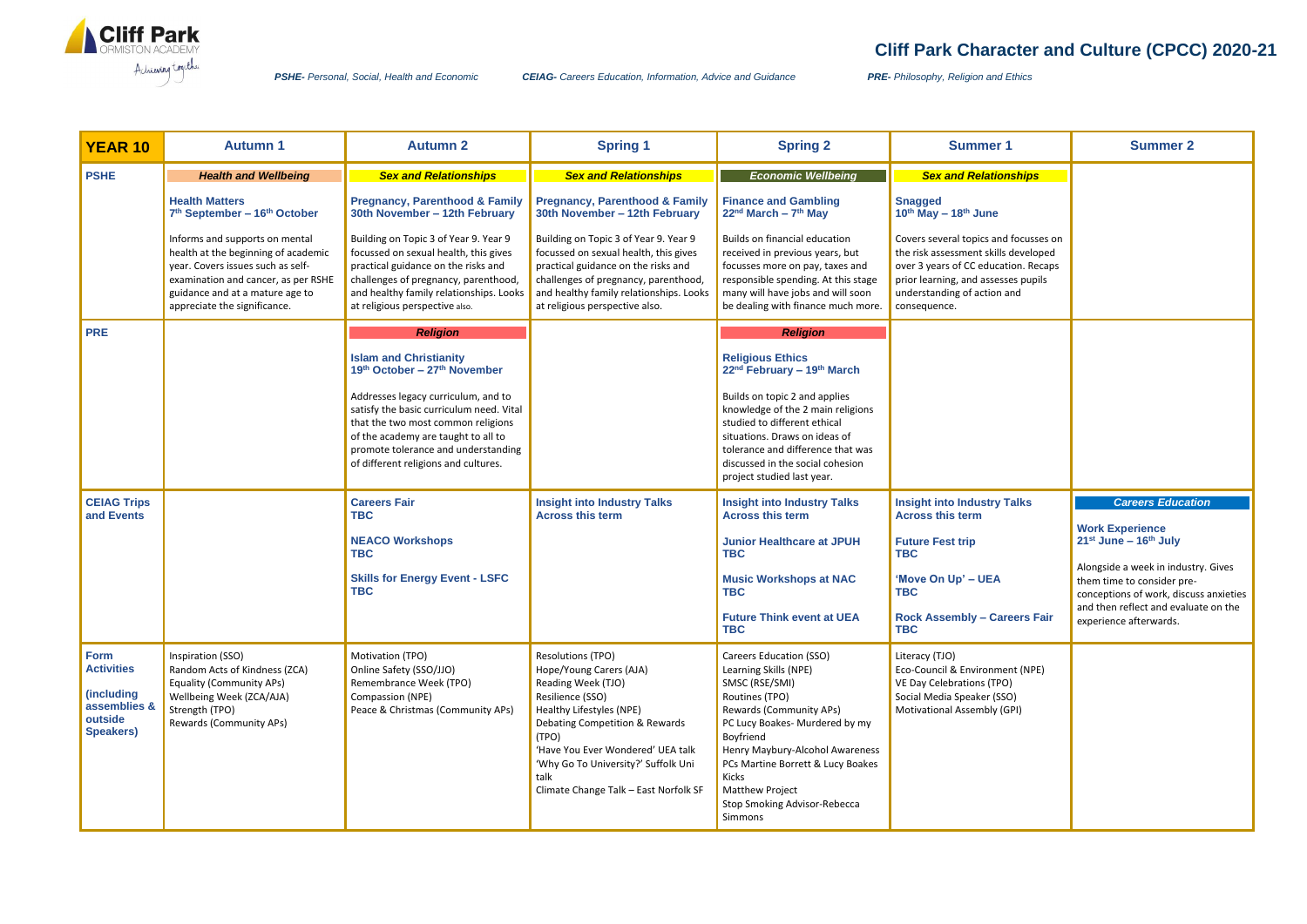| er 1                                                                                                                               | <b>Summer 2</b> |
|------------------------------------------------------------------------------------------------------------------------------------|-----------------|
|                                                                                                                                    |                 |
|                                                                                                                                    |                 |
| <b><i><u>Iucation</u></i></b><br><b>Ding Strategies</b><br>May<br>mindfulness,<br>and other coping<br>providing<br>d exam guidance |                 |
| nment (NPE)<br>(TPO)<br>r (SSO)<br>y APs)                                                                                          |                 |



| <b>PRE-</b> Philosophy, Religior |  |  |
|----------------------------------|--|--|
|----------------------------------|--|--|

| <b>YEAR 11</b>                                                                         | <b>Autumn 1</b>                                                                                                                                                                                                                                                                                                                                                                                                               | <b>Autumn 2</b>                                                                                                                                                                                                                                                                                                                                                                                                                                            | <b>Spring 1</b>                                                                                                                                                                                                                                                                                                  | <b>Spring 2</b>                                                                                                                                                                                                                                                                                                 | <b>Summer 1</b>                                                                                                                                                                                                                                                                | <b>Summer 2</b> |
|----------------------------------------------------------------------------------------|-------------------------------------------------------------------------------------------------------------------------------------------------------------------------------------------------------------------------------------------------------------------------------------------------------------------------------------------------------------------------------------------------------------------------------|------------------------------------------------------------------------------------------------------------------------------------------------------------------------------------------------------------------------------------------------------------------------------------------------------------------------------------------------------------------------------------------------------------------------------------------------------------|------------------------------------------------------------------------------------------------------------------------------------------------------------------------------------------------------------------------------------------------------------------------------------------------------------------|-----------------------------------------------------------------------------------------------------------------------------------------------------------------------------------------------------------------------------------------------------------------------------------------------------------------|--------------------------------------------------------------------------------------------------------------------------------------------------------------------------------------------------------------------------------------------------------------------------------|-----------------|
| <b>PSHE</b><br><b>PRE</b>                                                              | <b>Health and Wellbeing</b><br><b>Blood, Organ &amp; Stem Cell</b><br><b>Donation / Ethics of Vaccinations</b><br>7th September - 23rd October<br>Looks at these medical issues from<br>both a secular, scientific view as per<br>RSHE guidance. But also applies the<br>philosophy and theology developed<br>over the 4 years of CC. Allows for<br>mature, critical analysis of the issues<br>from a broad theoretical base. |                                                                                                                                                                                                                                                                                                                                                                                                                                                            | <b>British Values</b><br><b>Human Rights (inc. FGM)</b><br>4 <sup>th</sup> January - 12 <sup>th</sup> February<br>Mature themes, involving philosophy,<br>theology. Issues of forced marriage,<br>FGM, breast ironing etc, all require a<br>level of maturity that being in Year 11<br>demands. Age appropriate. | <b>Health and Wellbeing</b><br><b>First Aid</b><br>22 <sup>nd</sup> February - 19 <sup>th</sup> March<br>Recaps and builds on Topic 8 of Year<br>8. Includes more age appropriate first<br>aid such as heavy bleeding and shock,<br>chest pain and cardiac arrest. Skills<br>that will be transferable in work. |                                                                                                                                                                                                                                                                                |                 |
| <b>CEIAG Trips</b><br>and Events                                                       | <b>Futures Tour - ENSF</b><br><b>TBC</b><br><b>Maximize Potential Drop-Down</b><br><b>TBC</b>                                                                                                                                                                                                                                                                                                                                 | <b>Careers Education</b><br><b>Careers and Next Steps</b><br>$2nd$ November – 18 <sup>th</sup> December<br>Taught concurrently with the college<br>applications process. Provides space<br>to reflect, to receive guidance and to<br>ask questions on the next steps in<br>their journeys, leaving at the end of<br>Year 11.<br><b>Careers Fair</b><br><b>TBC</b><br><b>1-to-1 Careers Interviews</b><br><b>TBC</b><br><b>College Tours/Assemblies TBC</b> | <b>Insight into Industry Talks</b><br><b>Across this term</b><br><b>1-to-1 Careers Interviews</b><br><b>TBC</b><br><b>College Tours/Assemblies TBC</b>                                                                                                                                                           | <b>Insight into Industry Talks</b><br><b>Across this term</b>                                                                                                                                                                                                                                                   | <b>Careers Education</b><br><b>Exam Skills &amp; Coping Strategies</b><br>$22nd March - 21st May$<br>Provides sessions on mindfulness,<br>stress management and other coping<br>strategies. As well as providing<br>practical revision and exam guidance<br>at a crucial time. |                 |
| Form<br><b>Activities</b><br>(including<br>assemblies &<br>outside<br><b>Speakers)</b> | Inspiration (SSO)<br>Random Acts of Kindness (ZCA)<br><b>Equality (Community APs)</b><br>Wellbeing Week (ZCA/AJA)<br>Strength (TPO)<br>Rewards (Community APs)                                                                                                                                                                                                                                                                | Motivation (TPO)<br>Online Safety (SSO/JJO)<br>Remembrance Week (TPO)<br>Compassion (NPE)<br>Peace & Christmas (Community APs)<br>Lowestoft Sixth Form<br>Easton and Otley College<br>East Norfolk Sixth Form<br><b>East Coast College</b>                                                                                                                                                                                                                 | Resolutions (TPO)<br>Hope/Young Carers (AJA)<br>Reading Week (TJO)<br>Resilience (SSO)<br>Healthy Lifestyles (NPE)<br>Debating Competition & Rewards<br>(TPO)<br>Climate Change Talk - East Norfolk SF                                                                                                           | Careers Education (SSO)<br>Learning Skills (NPE)<br>SMSC (RSE/SMI)<br>Routines (TPO)<br>Rewards (Community APs)<br>Apprenticeship Workshops                                                                                                                                                                     | Literacy (TJO)<br>Eco-Council & Environment (NPE)<br><b>VE Day Celebrations (TPO)</b><br>Social Media Speaker (SSO)<br>Rewards (Community APs)                                                                                                                                 |                 |